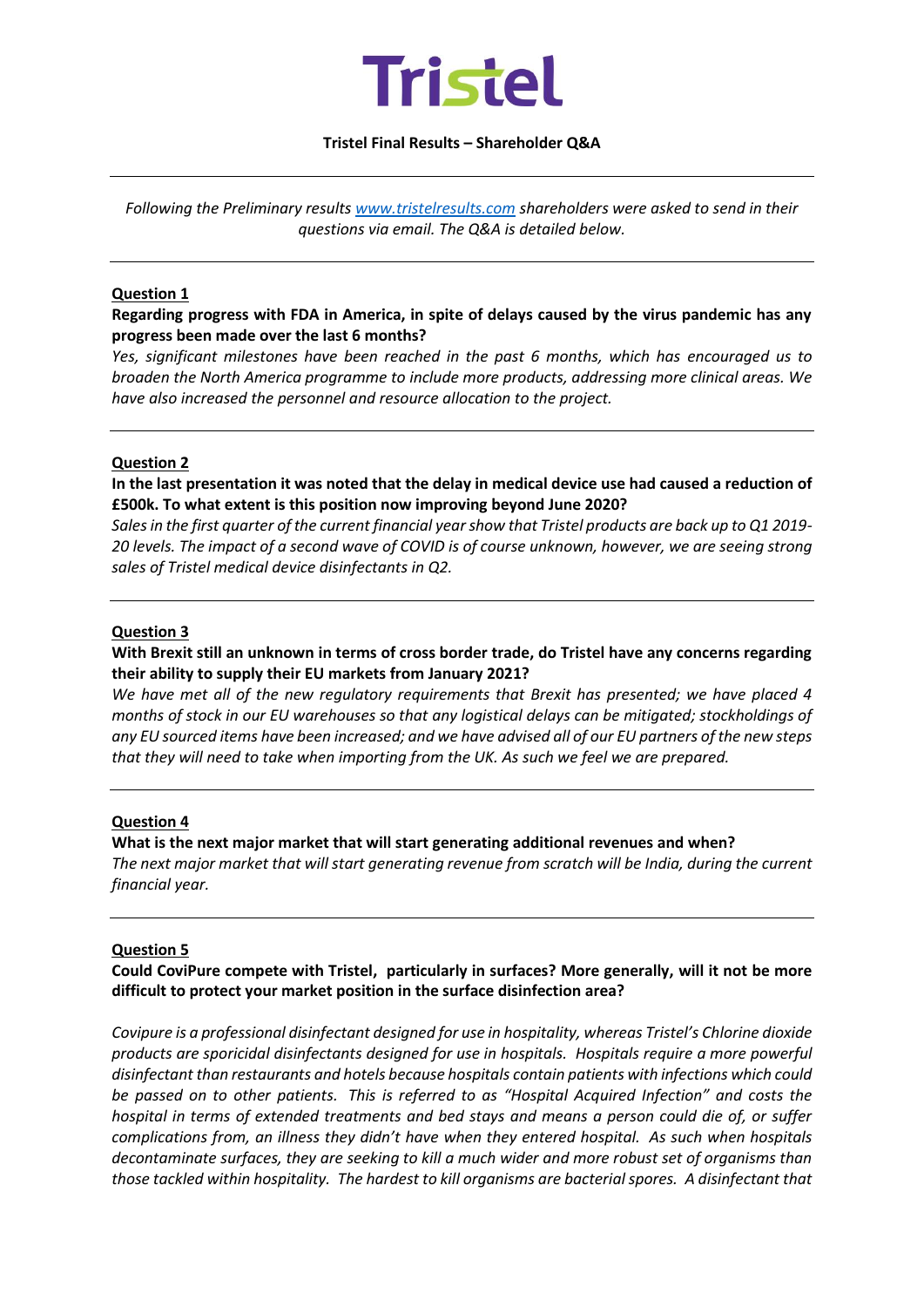*can kill spores is referred to as a sporicide. Tristel's Chlorine dioxide is one of very products that can legitimately claim to be sporicide, and in parallel is safe to handle and has very fast contact times.* 

# **Question 6 (A) Rinse Assure numbers**

**When the Prelims came out in February, you split out the Rinse Assure revenues (£72,000) and flagged this product as a good opportunity for future substantial growth. Your presentation today indicates that you intend to seek FDA/EPA approval to be able to market this product in the US.**

**What were the sales figures for H2 and were those sales limited to the UK and Australia?** *RA sales (capital and consumable) in the year were £175k, and yes they were limited to the UK and Australia.* 

# **(B) Cache Collection - North America plans**

**\* Parker Laboratories principally concentrates on the ultrasound market. Does that mean that you would need an alternative manufacturing and distribution partner/partners) to market the Cache range in North America?**

*That is correct, we don't yet have any manufacturing or marketing relationships within North America, outside of Parker.*

# **\* If so, how advanced are your plans to select such a partner/partners?**

*No firm plans are yet in place.*

**\* In your Q&A responses back in July, you said that you were revisiting your commercial strategy for Jet and would be implementing changes to your existing EPA approval in FY 2020/21. The presentation today now says that you are planning a new regulatory programme with the EPA for the whole Cache collection. How much further work is expected to be needed before you are able to submit those applications?**

*Jet and Duo both already hold an EPA approval, which we are broadening the claim set for. Once this is complete, which is expected in February 2021, we will seek state level registrations, which will likely take until the FYE.* 

**\* The presentation also refers to applications to Health Canada for the Cache range (and other products), adding to the existing Duo application. Again, how much further work is needed before you are in a position to apply for approval? Is it more or less the same as for the EPA process?** *No unique testing is required for the Cache Health Canada dossier. Our internal resource allocation will determine the timetable.* 

# **(C) North America - FY 2021 budgeted expenditure**

**You have said that you have budgeted £0.25m in FY 2021 to fund applications for new North American product approvals. Will that principally relate to FDA/EPA approvals?** *The FDA dossiers prove to be more expensive to compile than EPA and Health Canada, so this will likely use a greater part of the budget.*